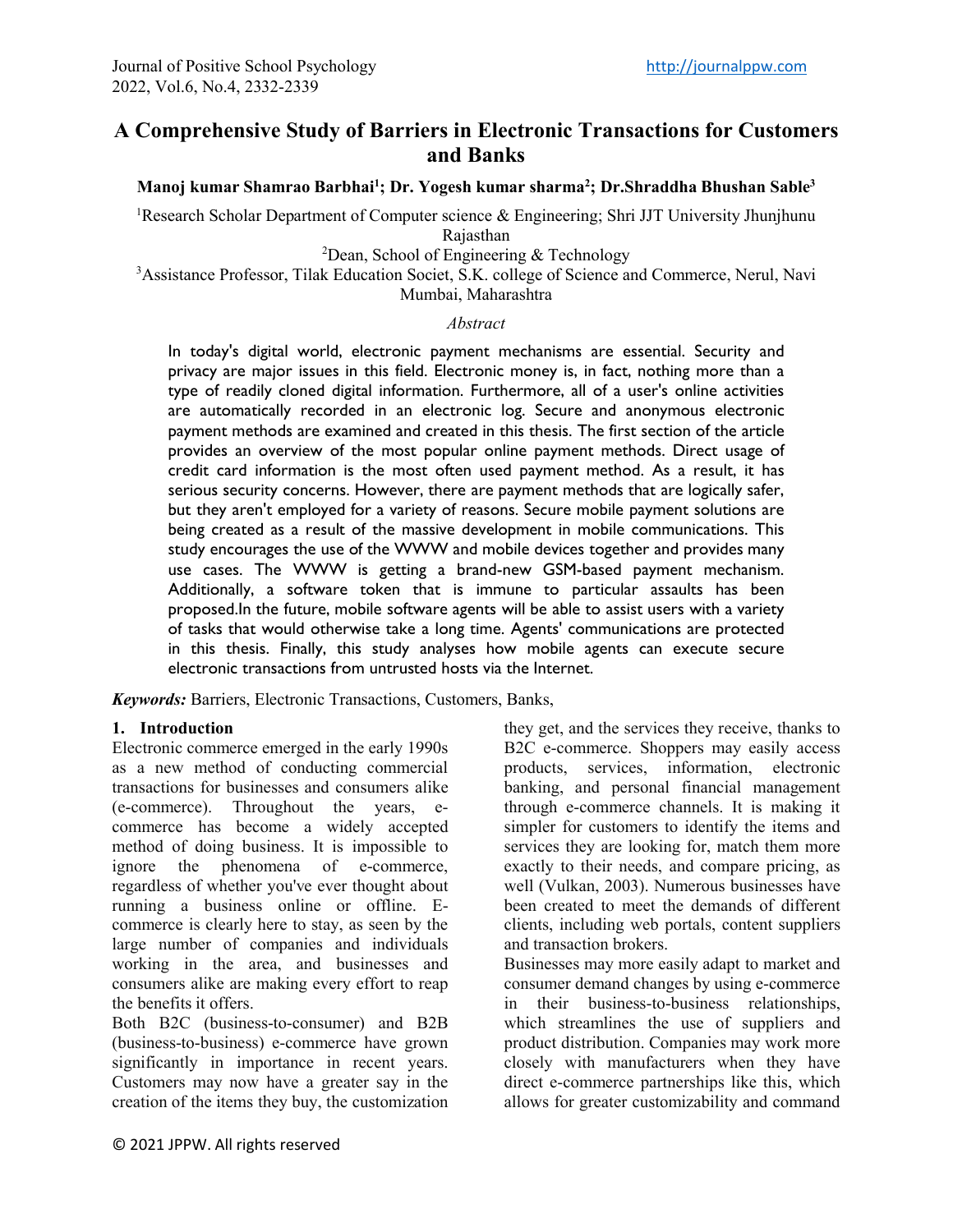over business operations. The elimination of'middlemen' from the supply chain reduces expenses dramatically. Dell and Cisco are good examples of corporations that use this business strategy (Guttmann, 2003; Laudon &Traver, 2002).

When it comes to B2B connections, ecommerce can result in reduced prices for customers since it reduces inventory and operational and distribution costs. By ensuring that suppliers have the components they need on hand at the right time, e-commerce can help businesses increase production flexibility, improve product quality, increase opportunities for collaboration with suppliers and distributors, and create greater price transparency—the ability for buyers and sellers to see the actual market prices (Laudon &Traver, 2002). Customers' desires for cheaper pricing and ease of use are being met by e-commerce in this way.

#### **2. E-commerce and electronic payment systems**

The most widely accepted definition of ecommerce is predicated on the idea that all of a company's transactions take place online. It is possible to purchase and sell anything over the Internet or in other online settings using ecommerce. The problem of secure and dependable money transfer between the parties involved in a transaction is critical in any kind of commerce. Electronic payments are what we term money exchanges in an e-commerce setting since they take place electronically. E-commerce relies heavily on electronic payments, which are an essential feature of the business model. Electronic payment is a type of financial exchange enabled by electronic communications that occurs between the buyer and seller in general.

This type of payment is made by an electronic means in a web-based e-commerce environment (Kalakota&Whinston, 1997).

After a consumer decides to pay for a product or service, electronic payment systems (EPSs) are summoned to support the most critical activity – delivering payments from customers to vendors in the most effective, efficient, and problem-free manner. To ensure the future of e-commerce, electronic payment systems (EPSs) must be developed in a timely manner.

As new sorts of online purchasing interactions and business models have emerged, there has been a demand for new money exchange methods and electronic payment systems, or EPSs. Since internet auctions (Ribbers& Heck, 2004) have made it necessary for individuals to transfer money amongst themselves, the need for person-to-person payment systems has grown. Small and micropayments are required for several sorts of information products and services.

Businesses want to make money by selling lowcost information that is constantly being resold. E-commerce. For example, EPSs can be used to sell copyrighted internet material, like as music, for a fee. For the first time, e-commerce transactions may be carried out utilising wireless mobile devices such as mobile phones or personal digital assistants (PDA).

Payment solutions for mobile electronic commerce have been developed in response to the growing demand for mobile payments (Laudon &Traver, 2002). Aside from these advantages, e-commerce offers the opportunity to improve or replace existing payment methods. Once online payments became necessary, the offline world's existing payment systems were first used to make online payments. Although credit cards were initially designed to be used offline, they have now become the primary method of payment for e-commerce transactions. The shortcomings of credit and debit cards and checks are becoming increasingly obvious as e-commerce and online purchase expands.

# **3. Problem definition**

A machine learning model is discovered and built in this thesis that is used to solve the problem of identifying an online store visitor as either aborting or non-aborting, in the following referred to as no-buying and purchasing sessions.

For example, the models may be applied to the clickstream information generated by each visitor to the web shop, as well as if the visitor can be recognised, to customer data. An online shopping session's likelihood of purchase is predicted using a variety of models and data. This is done to determine which model and data are best-suited for the purpose of forecasting the buying probability of an online shopping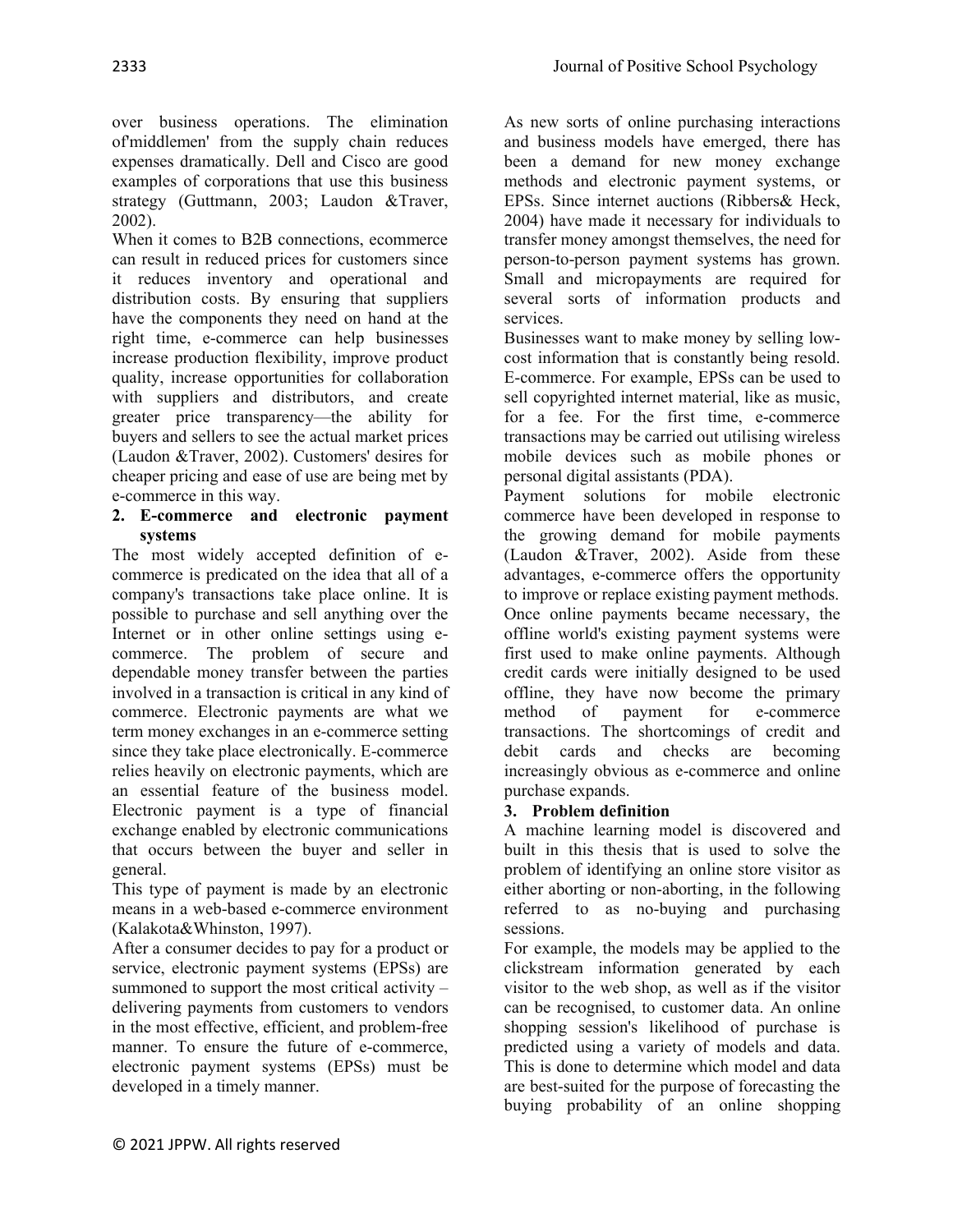session. Use cases require real-time prediction and model comprehensibility since the demand for explaining machine learning models' judgments is increasing. Latency is significant. For the sake of evaluating the various algorithms, we will utilise the German clothes retailer's boosted tree model as a starting point.

An exploratory data analysis of the clickstream and static customer data is carried out in order to gain a deeper understanding of the differing performance on different datasets.

Using datasets that needed less feature engineering, an RNN representing the class of stateful machine learning models is trained to see if stateful models deliver good results while requiring less feature engineering.

Once all datasets have been analysed, the models are evaluated for their ability to withstand a variety of circumstances. Visitor characteristics like gender and device type are two examples of this type of information. Using this data, we can predict how well the models will perform in the actual world. If a tested model outperforms the baseline model, then deployment is just an inference of this study.

The research question as described below is the consequence of all of the preceding factors:

*How can a customer at an online store be classified as a buyer or a non-buyer?*

The following are the five supporting questions that must be addressed in order to fully address the central research topic:

- Sub Question 1: Describe how an exploratory data analysis can aid in the solution of the prediction issue.
- Sub Question 2: In order to tackle the prediction problem, what type of machine learning model is best?
- Sub Question 3: Does the performance of the models alter depending on whether the data is dynamic clickstream or static customer data?
- ∑ Sub Question 4: Is it possible for stateful models to deliver decent outcomes while requiring fewer features to be developed?
- ∑ Sub Question 5: Does the best-suited algorithm hold up well in a variety of circumstances?

#### **4. Necessity for Consumer Protection in Ecommerce**

In general, the Internet's popularity as a source of goods and services is rising on a daily basis. Because of this, it is ill-advised to pursue the growth of e-commerce without establishing a legal framework for consumer interactions. As the contract's weakest party, customers may be made even more vulnerable in an electronic setting without the presence of the other parties. As a result, consumer protection has become a major issue in many nations, both industrial and developed. As an example, at the European level, there are an incredible number of legislative frameworks that handle consumer problems both online and offline. Many nations still rely on the broad principles of Civil Law to handle consumer concerns; these are plainly, as it will be proven throughout this study effort, incapable of providing a sufficient degree of protection for consumers.

As e-commerce continues to grow, the legal framework that protects consumers is essential. The goal of legal infrastructure is to regulate and oversee e-commerce concerns (e.g. the formation of a contract, jurisdiction, electronic payment, electronic signature, contract conclusion etc). Laws must be able to operate successfully when they are supported by the "legal infrastructure" that Connolly says is "well-recognized in international law." To put it another way, e-legal commerce's infrastructure may be characterised as a variety of legal frameworks relevant to e-commerce, such as econtract law, e-crime legislation, consumer protection and personal data security.

There is a distinct difference between the present law of contract and commercial contracts when it comes to protecting consumers. When looking into the flaws of basic rules governing commercial contracts in regard to consumer protection, this will be useful, which in turn raises the need for current law to strengthen consumer protection.

The phrase "commercial contracts" in this study does not extend beyond a historical viewpoint, however, before making such a difference. However, legal classifications between civil and commercial contracts and their effects will not be examined here, as this research is not a legal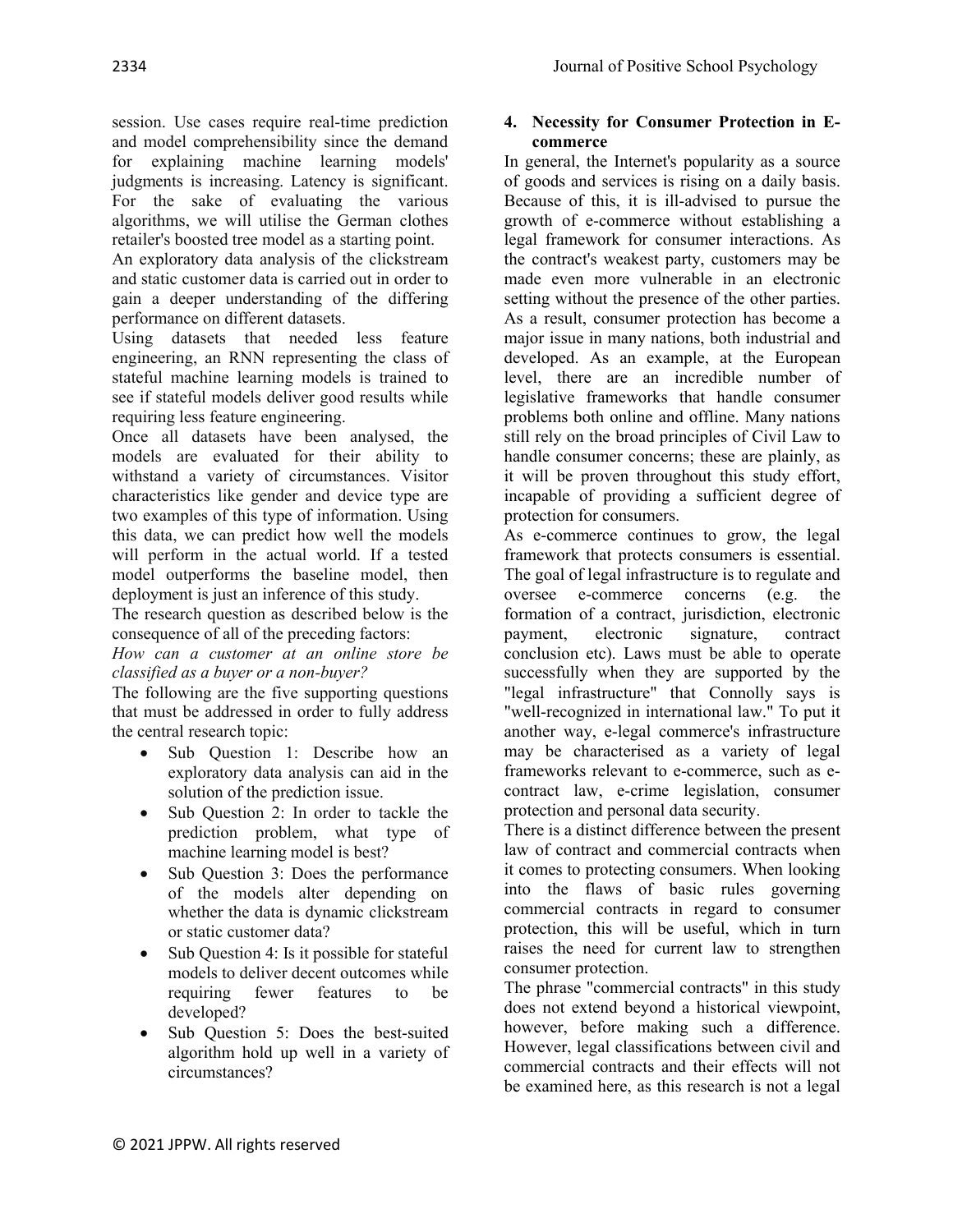one. As a result, it's vital to define the phrase "commercial contracts" in this context.

Classical or traditional contract law, as opposed to current contract law, is represented by the term "commercial contracts." Legislative approaches to regulating contracts were founded exclusively on the idea of freedom of contract in the early 19th century before the notion of consumer contracts was introduced. As a result, the classical law of contract allows parties to freely agree on whatever they desire, as long as it doesn't conflict with the main principles of the law. General principles of contract under classical law aim to ensure the lawfulness of the contract through the verification of elements necessary to form an effective contract (e.g. the offering and accepting, consideration, intention to enter into legal relations, capacity, as well as legality) and the existence of agreement in the terms of the contract with respect to real consent and defect-free contracts through consensus ad idem (i.e. fraud, mistake and duress).

**5. Payment systems and Payment Gateways** Various payment gateways and systems have emerged as a result of the increasing need for online commerce and security. Some of the most secure payment systems, such as Skipjack, provide businesses less information about customers' payment methods (debit/credit card numbers).

Merchant-initiated and customer-initiated online payment options are available through Skipjack. When a business collects a client's credit card number directly from the consumer, it is known as the "merchant initiated technique." In the merchant initiated method, Skipjack encrypts the customer's payment information and transmits it to the issuing bank for authorisation when a merchant employs Skipjack's merchant initiated method. Using Skipjack's customer-initiated payment method, a merchant generates a secure payment form in Skipjack and embeds it on his or her website for payment. Skipjack's secure payment form allows customers to submit their payment information immediately. This technique, like the one we've recommended, sends the payment details of a consumer straight to the payment gateway. The only information Skipjack sends to retailers is the kind of credit card and the last four digits of a debit/credit

card. However, businesses can choose whether or not to verify a customer's CCV number.

When a debit or credit card is used, the CCV security code ensures that the card's owner is the one making the purchase. Additionally, the CCV security code aids a credit card issuer in verifying the data of a credit card and the identity of the card owner. All credit/debit card issuers utilise it as an additional layer of defence against fraud. A merchant that does not ask for the customer's credit card CCV number is thereby hindering the card issuer's ability to authenticate the card and the cardholder's details. Nowadays, the majority of credit card providers and retailers will not process a purchase if it does not include a CCV number. Despite the fact that Skipjack provides a safe method of payment, it does not offer a totally safe environment for online transactions.

## **Sequence of Steps in a Payment System**

The standard sequence of steps used in the current payment system is as follows:

- a) A consumer visits a merchant's website and chooses the products he wants to purchase. He adds them to his online shopping basket and proceeds to check out.
- b) In order to complete the transaction, the consumer must supply the merchant with his or her credit card information. A customer's debit or credit card information is included in payment information.
- c) To authorise the customer's payment, the merchant sends the payment details to a payment gateway.
- d) If the customer's payment information is accurate, the payment gateway authorises it. A payment capture token is subsequently sent to the merchant by the payment gateway. Tokens are messages sent to a merchant indicating that a payment has been authorised. When requesting a payment through the payment gateway, the merchant must supply the payment capture token information.
- e) The merchant notifies the consumer that the payment has been authorised after obtaining the payment capture token from the payment gateway.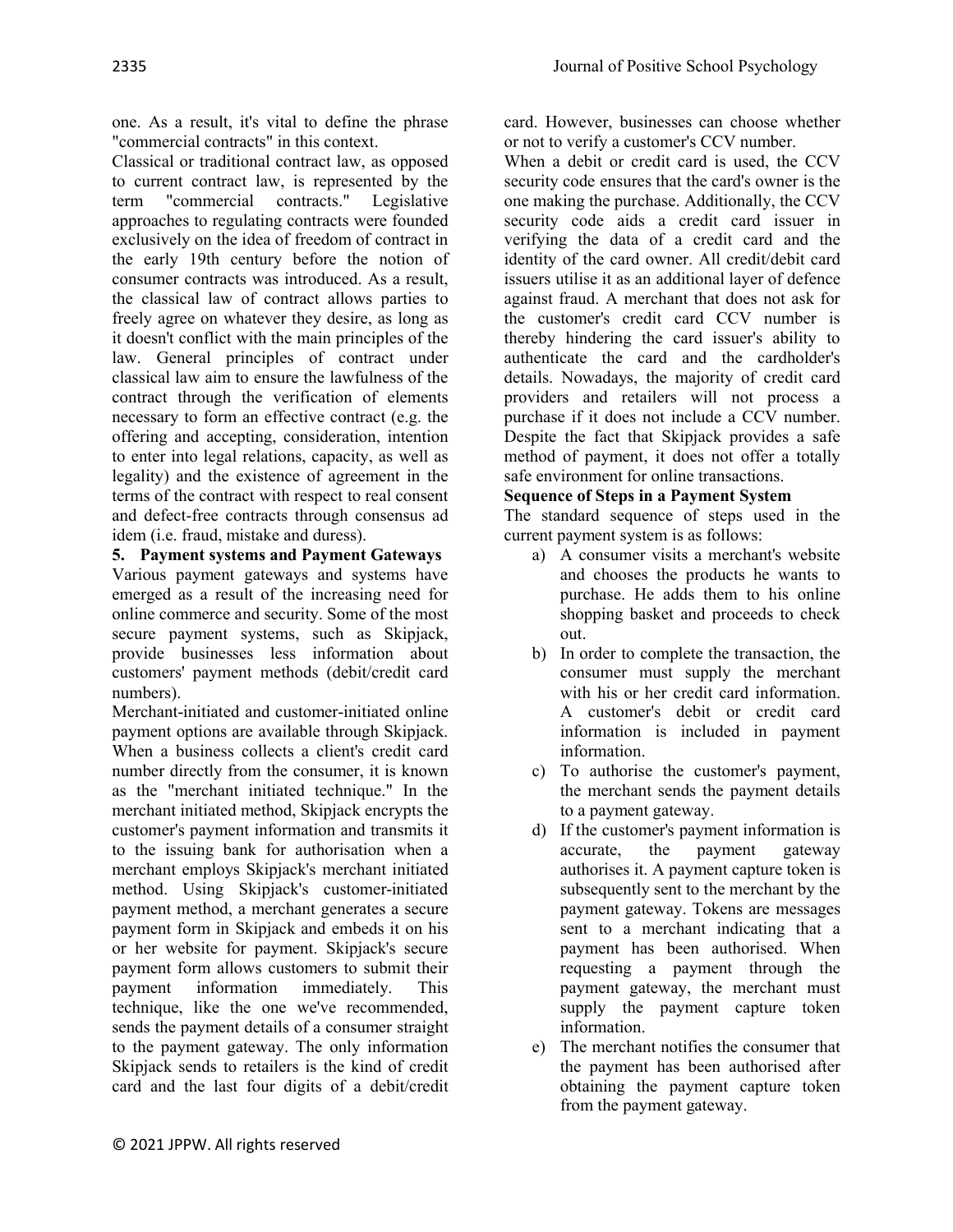- f) Customers' bought goods are delivered to them and the payment gateway is contacted to collect payment. To request payment for a purchase, a merchant provides the payment capture information obtained from the payment gateway.
- g) The payment gateway verifies that the merchant's payment capture information is correct. The money is sent to the merchant if the payment gateway verifies the transaction.

### **6. Secure Online Payment System**

While shopping at an online store, the consumer selects the things they wish to purchase and places them in their online shopping basket (located on the store's website). Checkout is where he goes when he's ready to buy those products During checkout, a consumer supplies the merchant with his shipping and billing address, as well as payment information (e.g., debit or credit card details). Merchants get the customer's credit card information when they utilise online payment systems such as Verified by Visa and SecureCode, J/Secure and SafeKey. It is encrypted or hashed before it is given to the merchant so that the merchant cannot access it. The merchant sends the payment gateway the customer's payment details so that he can be paid for his sale.

Even in encrypted or hashed form, a customer's payment information is not secure to give to an online retailer via the World Wide Web (WWW). The danger of financial exploitation and fiduciary abuse increases when personal financial information, even if encrypted, is provided to an online retailer.

Getting paid for the stuff sold is the main worry of an internet merchant when he sells his products. Merchants can accept payments directly from customers, without having to get their credit card or bank account details, if a consumer submits this information to a thirdparty payment gateway.

### **7. Conclusion**

Merchants keep certain information about consumers when they send payment information to a payment gateway on behalf of their customers. Payment information (such as the last four digits of a credit or debit card number or encrypted credit/debit card details) can already

be stored by retailers as part of the existing payment system. It's done this way so that businesses can establish the legality or existence of a transaction in the event of a dispute or a chargeback. It is important to solve these problems when businesses do not have access to client payment information since customers supply this data themselves directly to an online payment gateway.

- 1. Payment gateways need to identify merchants and ensure their authenticity before authorizing payments;
- 2. The validity of a purchase should be determined by payment gateways before authorizing payments to merchants;
- 3. When making a transaction, payments should be made only to legitimate merchants;
- 4. Most importantly, merchants should be able to obtain purchase information and prove the legitimacy of their payment.

#### **References**

- [1]. Jiangtao Li and Ninghui Li. OACerts : Oblivious Attribute Certificates, CERIAS and Department of Computer Science, Purdue University
- [2]. Mohamed Nabeel, Elisa Bertino. CloudMask : Private Access Control in the Cloud, Purdue University, West Lafayette, Indiana, USA
- [3]. Ning Shang, Mohamed Nabeel, Federica Paci, Elisa Bertino. A Privacy-Preserving Approach to Policy-Based Content Dissemination, Purdue University, West Lafayette, Indiana, USA
- [4]. TorbenPryds Pedersen. Non-interactive and information theoretic secure verifiable secret sharing in CRYPTO'91: Proceedings of the 11th Annual International Cryptology Conference on Advances in Cryptology, London, UK: Springer-Verlag, 1992, pp 129-140
- [5]. Dalal, S. &Athavale, V. (2012). Analysing Supply Chain Strategy Using Case-Based Reasoning. Journal of Supply Chain Management Systems, 1(3), 40-48.
- [6]. Dalal S., Agrawal A., Dahiya N., Verma J. (2020) Software Process Improvement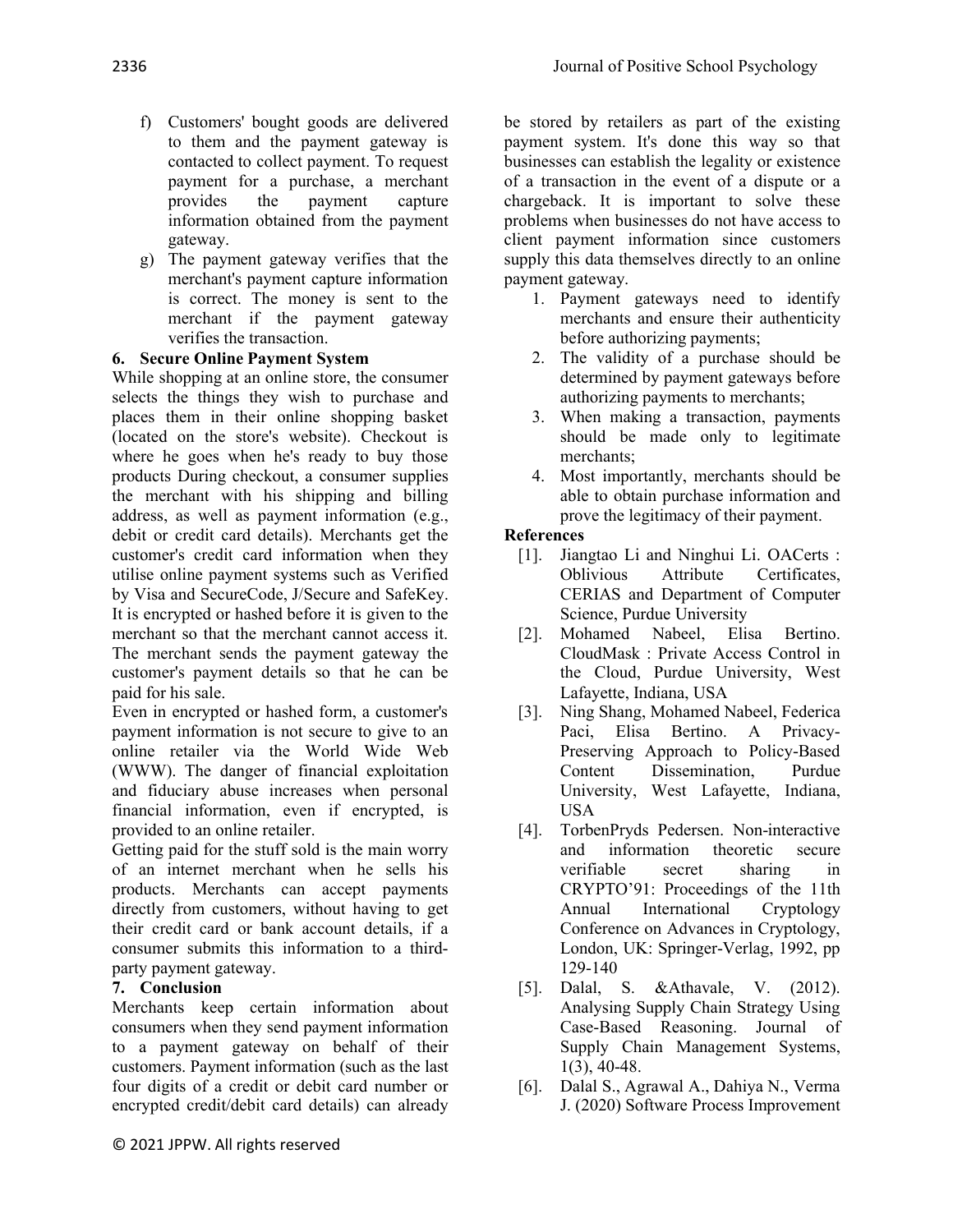Assessment for Cloud Application Based on Fuzzy Analytical Hierarchy Process Method. In: Gervasi O. et al. (eds) Computational Science and Its Applications – ICCSA 2020. ICCSA 2020. Lecture Notes in Computer Science, vol. 12252. Springer, Cham. https://doi.org/10.1007/978-3-030- 58811-3\_70

- [7]. Seth B., Dalal S., Kumar R. (2019) Hybrid Homomorphic Encryption Scheme for Secure Cloud Data Storage. In: Kumar R., Wiil U. (eds) Recent Advances in Computational Intelligence. Studies in Computational Intelligence, vol 823. Springer, Cham.
- [8]. S. Pradeep and Y. K. Sharma, "A Pragmatic Evaluation of Stress and Performance Testing Technologies for Web Based Applications," in 2019 Amity International Conference on Artificial Intelligence (AICAI), 2019, pp. 399–403.
- [9]. Panthee, M., & Sharma, Y. K. (2019). Review of e-government implementation. International Journal of Recent Research Aspects, ISSN: 2349- 7688, 6(1), 26–30.
- [10]. Y. K. Sharma and M. D. Rokade, "Deep and Machine Learning Approaches for Anomaly-Based Intrusion Detection of Imbalanced Network Traffic.," IOSR Journal of Engineering, pp. 63-67, 2019.
- [11]. Bijeta Seth, Surjeet Dalal, Dac-Nhuong Le, VivekJaglan, NeerajDahiya, Akshat Agrawal, Mayank Mohan Sharma, Deo Prakash, K. D. Verma, Secure Cloud Data Storage System Using Hybrid Paillier–Blowfish Algorithm, Computers, Materials & Continua, Vol.67, No.1, 2021, pp.779-798, doi:10.32604/cmc.2021.014466
- [12]. Sunita Saini, Dr.Yogesh Kumar Sharma, "LI-Fi the Most Recent Innovation in Wireless Communication", International Journal of Advanced research in Computer Science and Software Engineering, Volume 6, Issue 2, February 2016.
- [13]. Shuchen Yu, Cong Wang, Kui Ren, and Wenjing Lou. Achieving Secure,

Scalable, and Fine-grained Data Access Control in Cloud Computing, Dept of ECE, Worchester Polytechnic Institute, Dept of ECE, Illinois Institute of Technology

- [14]. Mohamed Nabeel, Ning Shang, John Zage, Elisa Bertino. Mask: A System for Privacy-Preserving Policy-Based Access to Published Content, Purdue University, West Lafayette, Indiana, USA
- [15]. Gelman, A., & Hill, J. (2016). Data analysis using regression and multilevel/hierarchical models. Cambridge University Press.
- [16]. Geurts, P., Ernst, D., &Wehenkel, L. (2016). Extremely randomized trees. Springer Science + Business Media, Inc..
- [17]. Goodman, B., & Flaxman, S. (2016). European union regulations on algorithmic decision- making and a right to explanation. In ICML Workshop on Human Interpretability in Machine Learning.
- [18]. Malik Meenakshi, NandalRainu, Dalal Surjeet, JalglanVivek and Le Dac-Nhuong 2021 Driving Pattern Profiling and Classification Using Deep Learning Intelligent Automation & Soft Computing 28 887-906.
- [19]. Hastie, T., Tibshirani, R., & Friedman, J. (2002). The elements of statistical learning: Data mining, inference, and prediction. Biometrics.
- [20]. Meenakshi Malik, RainuNandal, Surjeet Dalal, VivekJaglan and Dac-Nhuong Le, Deriving Driver Behavioral Pattern Analysis and Performance Using NeuralNetwork Approaches, Intelligent Automation & Soft Computing, vol.32, no.1, 87-99, 2022, DOI:10.32604/iasc.2022.020249
- [21]. Hidasi, B., Quadrana, M., Karatzoglou, A., &Tikk, D. (2016). Parallel recurrent neural network architectures for featurerich session-based recommendations. In Proceedings of the 10th ACM Conference on Recommender Systems, 241–248.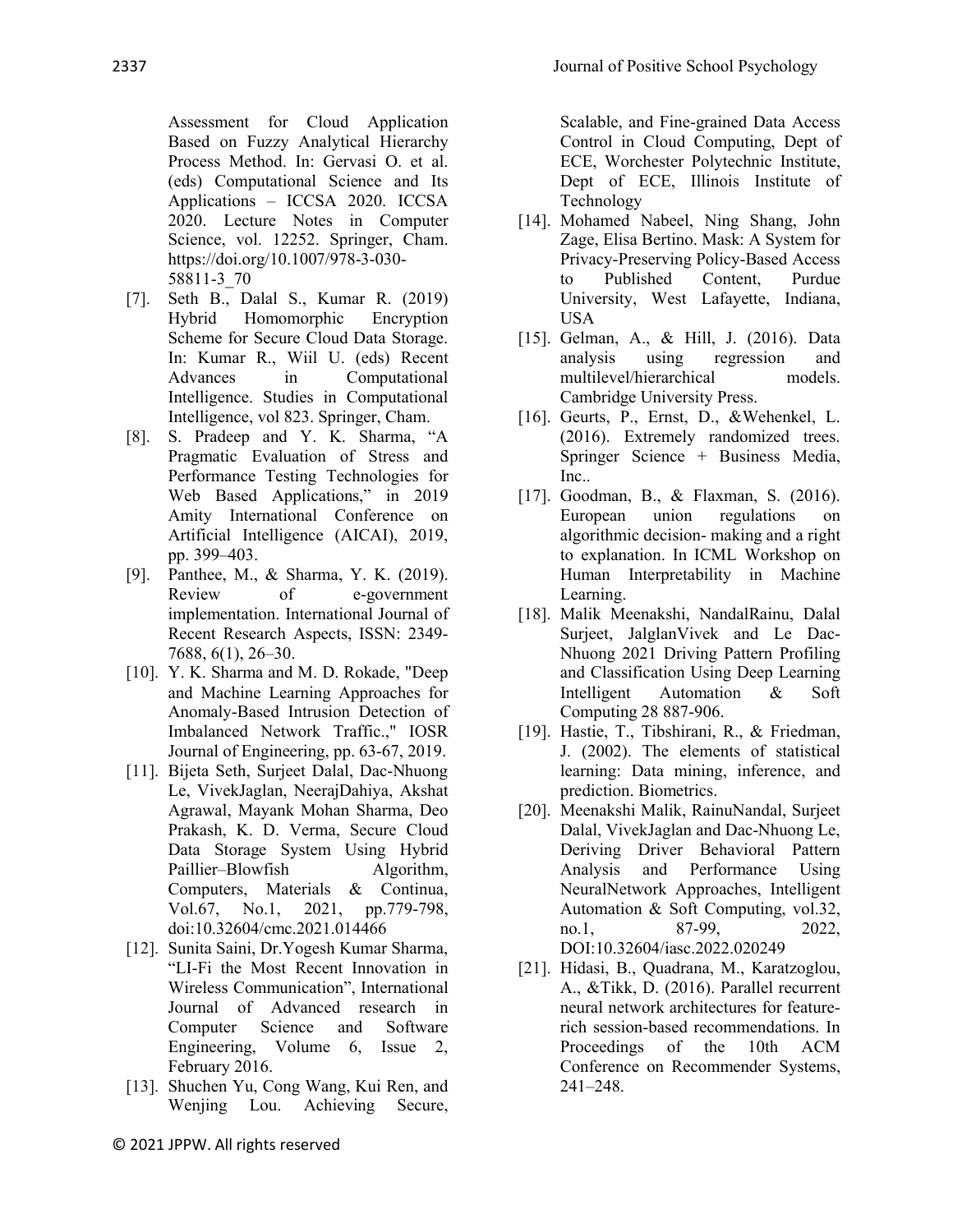- [22]. Hochreiter, S., &Schmidhuber, J. (1997). Long short-term memory. Neural Computation, 9(8).
- [23]. Hofmann, M. (2006). Support vector machines-kernels and the kernel trick. An elaboration for the hauptseminar reading club:support vector machines, 1 –16.
- [24]. Hop, W. (2013). Web-shop order prediction using machine learning. Erasmus University Rotterdam.
- [25]. Hsu, C.-W., Chang, C.-C., & Lin, C.-J. (2003). A practical guide to support vector classification (Tech. Rep.). Taipei 106, Taiwan: Department of Computer Science National Taiwan University.
- [26]. Dalal, S., Seth, B., Jaglan, V. et al. An adaptive traffic routing approach toward load balancing and congestion control in Cloud–MANET ad hoc networks. Soft  $\text{Comput}$  (2022). [https://doi.org/10.1007/s00500-022-](https://doi.org/10.1007/s00500-022-07099-4) [07099-4](https://doi.org/10.1007/s00500-022-07099-4)
- [27]. Yogesh Kumar Sharma et al. "Designing enhanced Security Architecture for 5G Networks", International Journal of Management, IT & Engineering, ISSN: 2249-0558, Vol. 8, Issue 8(1), Pp. 73-83, Aug. 2018.
- [28]. Yogesh Kumar Sharma et al. "Framework for Privacy Preserving Classification in Data Mining", Journal of Emerging Technologies and Innovative Research, ISSN: 2349-5162, Volume No. 5, Issue No. 9, pp. 178-183, Sept. 2018.
- [29]. Yogesh Kumar Sharma et al. "Critical Study of Software Models Used Cloud Application Development", International Journal of Engineering & Technology, E-ISSN: 2227-524X, Volume No. 7, Issue No. 3.29, pp. 514- 518, 2018.
- [30]. Yogesh Kumar Sharma et al. "Project Virtualization Task Scheduler: A New Contribution to Green Cloud Computing", International Journal of Engineering Inventions (IJEI), ISSN (e): 2278-7461, ISSN (p): 2319-6491, Vol. 07, Issue 09, Pp. 43-46, Sept. 2018.
- [31]. Yogesh Kumar Sharma et al. "Latest Review of Literature for Understanding Traditional Project Management Challenges and Need of Enterprise Cloud Project Management Practices", International Organization of Scientific Research Journal of Engineering (IOSRJEN), ISSN (e): 2250-3021, ISSN (p): 2278-8719, Vol. 08, Issue 10, Pp. 1- 5, Oct. 2018.
- [32]. Yogesh Kumar Sharma et al. "Enhanced Technique for LSB Based Security in Digital Color Images Using Visual Cryptography", Journal of Computational Information Systems, ISSN: 1553-9105, Vol. 14, Issue 6, Pp. 81-88, Nov. 2018. 39. Paper published in International Journal of Management, Technology and Engineering, "Mobile Banking - How secure it is", ISSN: 2249-7455, Vol. 8, Issue XI, Pp. 24-28, November 2018.
- [33]. Kukreja, S., Dalal, S. (2018). Performance Analysis of Cloud Resource Provisioning Algorithms. In: Saeed, K., Chaki, N., Pati, B., Bakshi, S., Mohapatra, D. (eds) Progress in Advanced Computing and Intelligent Engineering. Advances in Intelligent Systems and Computing, vol 563. Springer, Singapore. https://doi.org/10.1007/978-981-10- 6872-0\_57
- [34]. Yogesh Kumar Sharma et al. "securityin-digital-images-using-visualcryptography-scheme", Journal of Computational Information Systems, ISSN: 1553-9105, Volume No. 14, Issue No. 6, pp. 49-57, Nov. 2018.
- [35]. S. Dalal and U. Jindal, "Performance of integrated signature verification approach: Review," *2016 3rd International Conference on Computing for Sustainable Global Development (INDIACom)*, 2016, pp. 3369-3373.
- [36]. Yogesh Kumar Sharma et al. "Web Page Classification on News Feeds Using Hybrid Technique for Extraction", "Information& Communication Technology for intelligent system", Series Print ISSN 2190-3018, Series